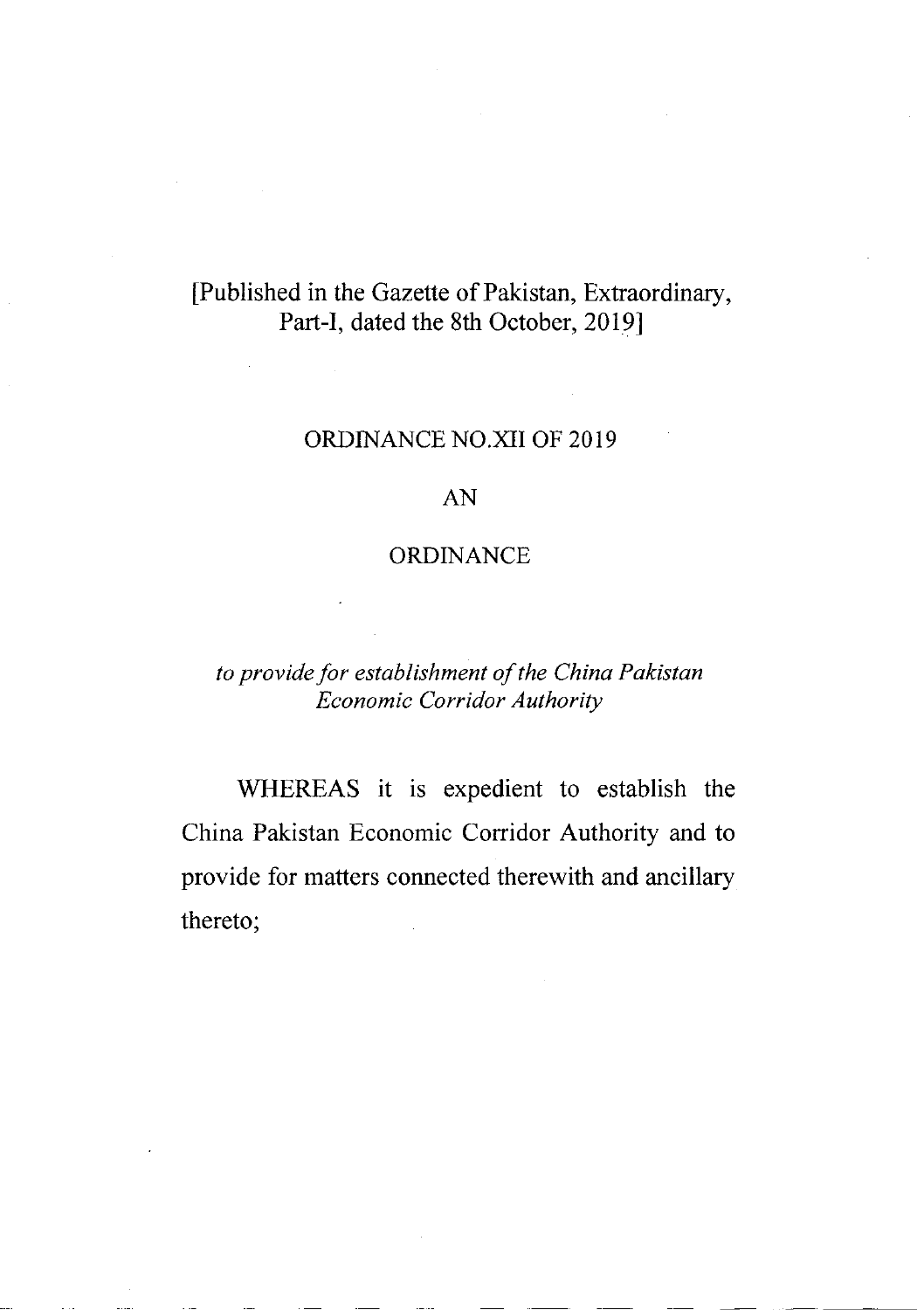AND WHEREAS it is expedient to accelerate the pace of China, Pakistan Economic Corridor related activities, find new drivers of economic growth, unlock the potential of interlinked production network and global value chains through regional and global connectivity, to develop a sound and implementable public policy by integrating advice of stakeholders in decision making process and utilization of all available resources to achieve optimal results as well as respecting individual rights and for effective and efficient management in line with the Memorandum of Understanding signed by the People's Republic of China and Islamic Republic of Pakistan;

AND WHEREAS the Senate and the National Assembly are not in session and the President is satisfied that circumstances exist which render it necessary to take immediate action;

NOW, THEREFORE the President of Islamic Republic of Pakistan in exercise of his powers under clause (1) of the Article 89 of the Constitution of Islamic Republic of Pakistan, is pleased to make and promulgate the following Ordinance -

#### **CHAPTER I**

#### PRELIMINARY

Short title, extent and commencement.- (1) This Ordinance may be  $\mathbf{1}$ . called the China Pakistan Economic Corridor Authority Ordinance, 2019.

 $(2)$ It extends to the whole of Pakistan.

(3) Section 1 shall come into force at once and other provisions shall come into force on such date or dates as the Prime Minister may, by notification in the official Gazette, appoint and different dates may be appointed for different provisions.

2. Definitions. In this Ordinance, unless there is anything repugnant in the subject or context,-

- (a) "Authority" means the China Pakistan Economic Corridor Authority established under section 3:
- (b) "Budget Committee" means the committee constituted by the Authority, from time to time, pursuant to section 9 of this Ordinance;
- "Chairperson" means the Chairperson of the Authority appointed  $(c)$ pursuant to the provisions of this Ordinance and includes the person when acting as the Chairperson;

 $\cdot$ ٧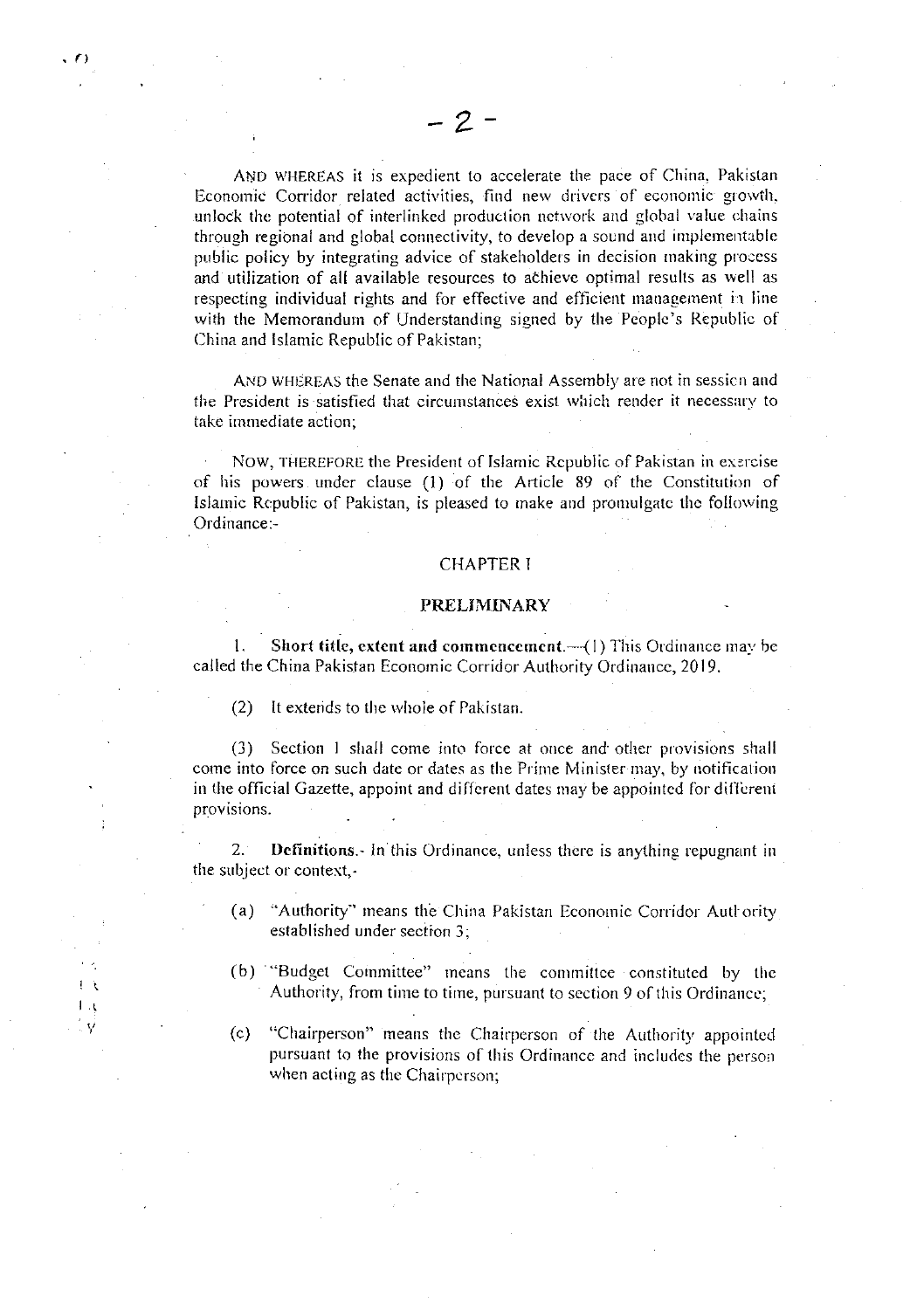- "Chief Executive Officer" means the Chief Executive Officer of the  $(d)$ Authority;
- "Division" means the Division of the Federal Government constituted  $(e)$ under the Rules of Business 1973;
- "Executive Director" means an executive director of the Authority  $(f)$ appointed pursuant to the provisions of this Ordinance;
- "Joint Cooperation Committee" means the Committee jointly headed  $(g)$ by the Minister for Planning, Development and Reform of the Islamic Republic of Pakistan and the Vice - Chairperson of the National Development and Reform Commission of the People's Republic of China:
- $(h)$ "Joint Working Group" means the working group constituted and working under the Joint Cooperation Committee;
- $(i)$ "Member" means a member of the Authority appointed pursuant to the provisions of this Ordinance;
- $(i)$ "misconduct" means misconduct as defined in Civil Servants Act 1973 and rules made thereunder:
- "record" includes an account, book, return, statement, report, chart,  $(k)$ table, diagram, form, survey, image, invoice, letter, map, agreement, memorandum, plan, voucher, financial and non-financial information, and anything containing information, whether in writing, digital or in electronic form or represented or reproduced by any other means, and recording of details of electronic data processing systems and programmes to illustrate what the systems and programmes do, and how they operate:
- "regulations" means regulations made under this Ordinance; and  $(1)$
- (m) "rules" means rules made under this Ordinance.

#### **CHAPTER II**

#### **INCORPORATION AND FUNCTIONS**

Authority. (1) The Federal Government shall, by notification in the 3. official Gazette, establish an authority to be known as the China Pakistan Economic Corridor Authority. The Authority will be with the Planning, Development and Reform Division under the Rules of Business 1973.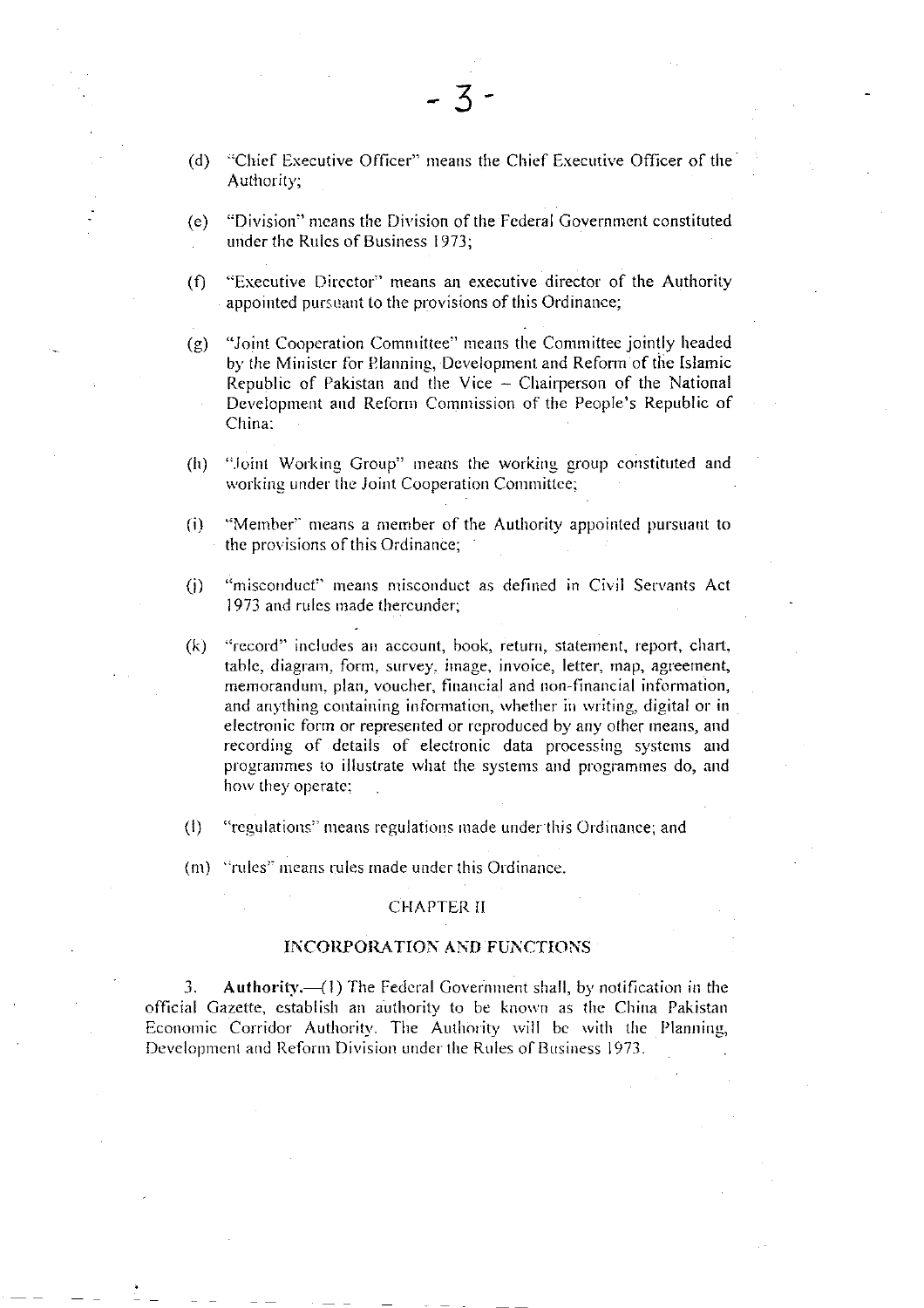(2) The Authority shall be a body corporate, having perpetual succession and a common seal, with power, subject to the provisions of this Ordinance, to enter into contracts, acquire and hold property, both moveable and immovable, and to sue and be sued in its name.

(3) The head office of the Authority shall be at Islamabad and subject to the provisions of this Ordinance.

(4) The Authority shall consist of the Chairperson, Chief Executive Officer, Executive Director (Operations), Executive Director (Research), and six Members.

(5) The Chairperson, Executive Directors and the Members shall be appointed by the Prime Minister of Pakistan for a period of four years and shall be eligible for re-appointment for one similar term.

(6) The Chief Executive Officer will be a civil servant of BS-20 or above, who shall be appointed on deputation.

(7) The qualifications, experience and terms and conditions for appointment of the Chairperson, Executive Directors and Members of the Authority shall be prescribed by rules.

(8) The Chairperson, an Executive Director or a Member may resign from his office by writing under his hand addressed to the Prime Minister. The Prime Minister may remove the Chairperson, an Executive Director or a Member from office if, on an inquiry conducted by a person or persons designated with the approval of the Prime Minister, he is found inefficient or unable to perform the functions of his office due to mental or physical disability, or to have committed misconduct.

(9) In case of a vacancy occurring due to death, resignation, retirement or removal of the Chairperson, an Executive Director or a Member, the appointment of another qualified person shall be made within a period not exceeding three months from the date of such vacancy.

(10) The Chief Executive Officer shall act as Chairperson at any time when the post is vacant or the Chairperson is unable, for any reason, to exercise his powers or perform his duties.

(11) An officer of the Authority, so nominated by it, shall act as Secretary to the Authority. The Secretary shall be the custodian of the common seal of the Authority.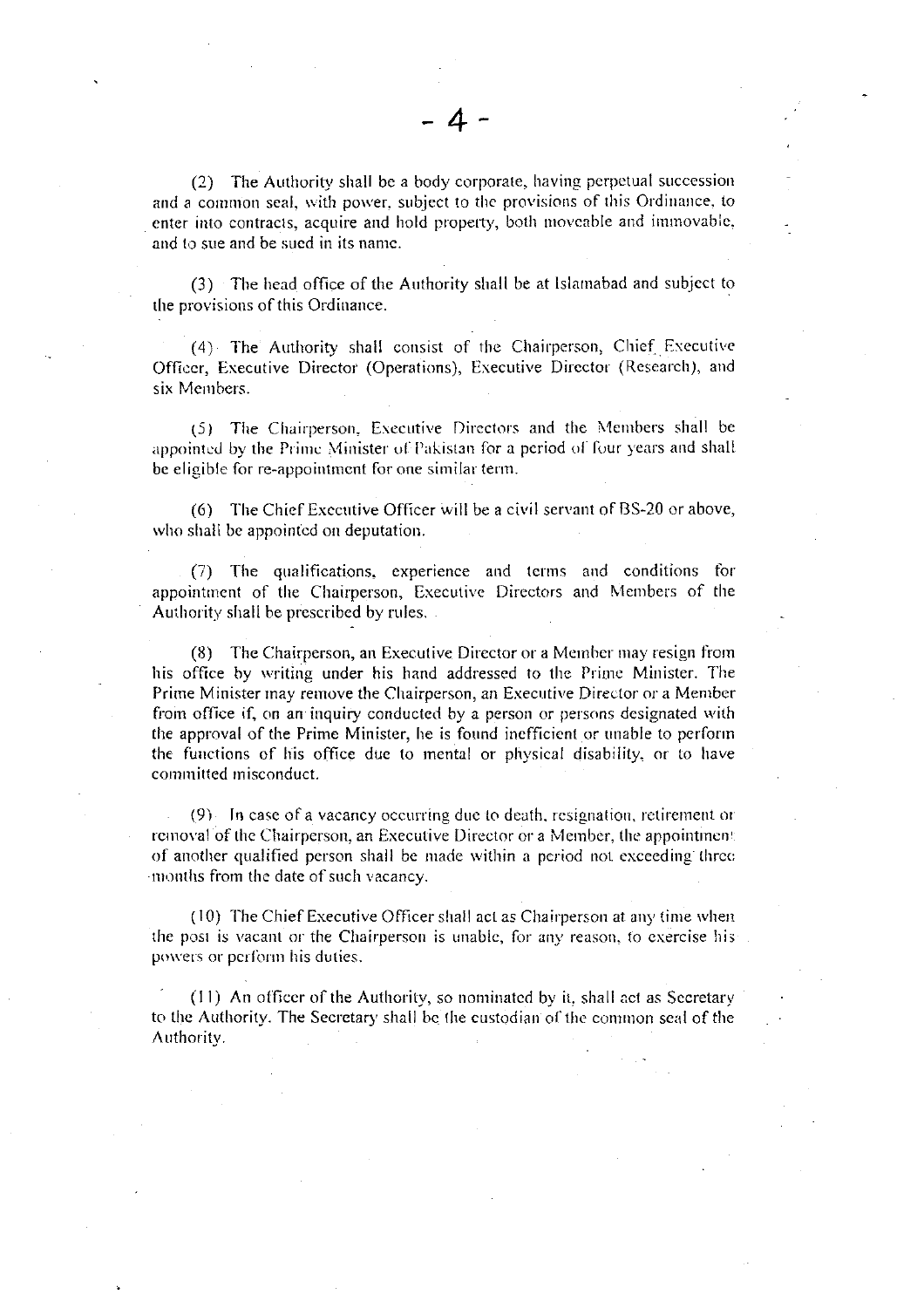$4.$ Powers and Functions of the Authority. $-(1)$  In addition to such other powers and functions as may be assigned under this Ordinance and the rules, the Authority shall be primarily responsible for coordination, monitoring and evaluation to ensure implementation of China Pakistan Economic Corridor related activities. The Authority shall exercise its powers and perform its functions in line with the framework and Memorandum of Understanding signed between the Islamic Republic of Pakistan and the People's Republic of China reproduced in the Schedule to this Ordinance and decisions taken at meetings of the Joint Cooperation Committee:

Provided that the Federal Government may, from time to time, assign more functions and issue guidelines to the Authority:

Provided further that the existing arrangement of China Pakistan Economic Corridor related activities shall continue until the Authority is established and becomes functional and holds its first meeting.

- $(1)$ Without prejudice of generality of the foregoing, the Authority shall,
	- interface with the People's Republic of China for identifying  $(a)$ new areas of cooperation projects;
	- $(b)$ organize meetings of Joint Cooperation Committee and Joint Working groups;
	- $(c)$ ensure inter-provincial and inter-ministerial coordination for China Pakistan Economic Corridor related activities;
	- (d) ensure narrative building and communication of China Pakistan Economic Corridor related activities; and
	- (e) conduct sectoral research for informed decision making and long term planning.

**Meetings of the Authority.**  $-$ (1) The Chairperson and six other persons 5. on the Authority shall constitute the quorum for a meeting of the Authority.

(2) The decision of the Authority shall be taken by the majority of the attending members and in case of a tie, the Chairperson shall have a casting vote.

(3) No act, proceeding or decision of the Authority shall be invalid by reason only of the existence of a vacancy in; or defect in the constitution of the Authority.

(4) The Authority shall meet at least once in a quarter. The Chairperson shall call all meetings of the Authority. The Chairperson shall also call a meeting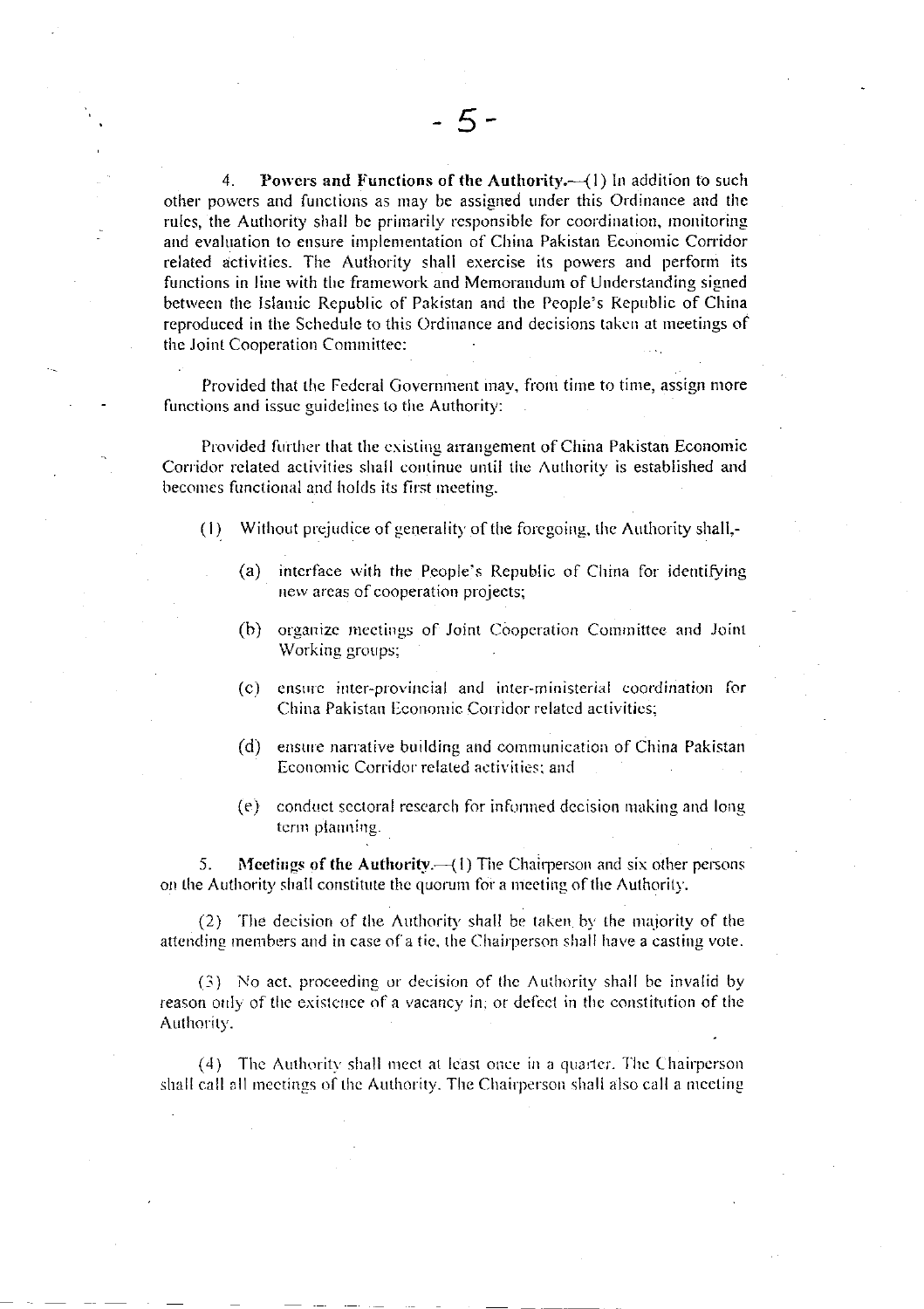of the Authority, within five working days, on being requested in writing to do so by at least three persons from amongst the Chief Executive Officer, Executive Directors and Members.

(5) The Chief Executive Officer, Executive Directors and Members shall have reasonable notice of the date; time and place of a meeting of the Authority and each matter on which a decision has to be taken:

Provided that in case of any urgent issue the requirement of notice may be waived by the Chairperson.

6. **Conflict** of interest. $-(1)$  No person shall be appointed as Chairperson, Executive Director or Member if he has any direct or indirect financial interest in, or has any connection which might reasonably be viewed as giving rise to a conflict of interest with any person involved in any China Pakistan Economic Corridor project. No person appointed as Chairperson, Executive Director or a Member shall during his term in office have or maintain any direct or indirect financial interest with any person involved in any China Pakistan Economic Corridor project. The Chairperson, Executive Directors or Members shall not, at any time during their term of office, engage themselves in any other service, business, vocation or employment with any other person.

(2) If at any time, Chairperson, Chief Executive Officer, Executive Directors or Members of the Authority, in any way, whether directly or indirectly, becomes concerned or interested in any decision, he shall declare that interest and shall not in any manner be associated with the proceedings.

(3) Every person who knowingly contravenes any of the provisions of sub-section  $(1)$  or sub-section  $(2)$  shall be guilty of misconduct.

 $7<sub>1</sub>$ China Pakistan Economic Corridor Business Council.-There shall be a China Pakistan Economic Corridor Business Council, to be constituted as prescribed in the rules, to advise the Authority in achieving its objectives.

Recruitment of Employees etc.—The Authority may, from time to  $8<sub>1</sub>$ time, letermine the need and employ officers, members of its staff, experts, onsultants, advisors or other employees on such terms and conditions as prescribed by the regulations.

#### **CHAPTER III**

#### **BUDGET, FINANCE AND AUDIT**

9. Budget, Finance and Audit.-(1) The Authority, in respect of each financial year, shall prepare its own budget in accordance with prescribed procedure and shall maintain complete and accurate books of account of its annual expenses and receipts.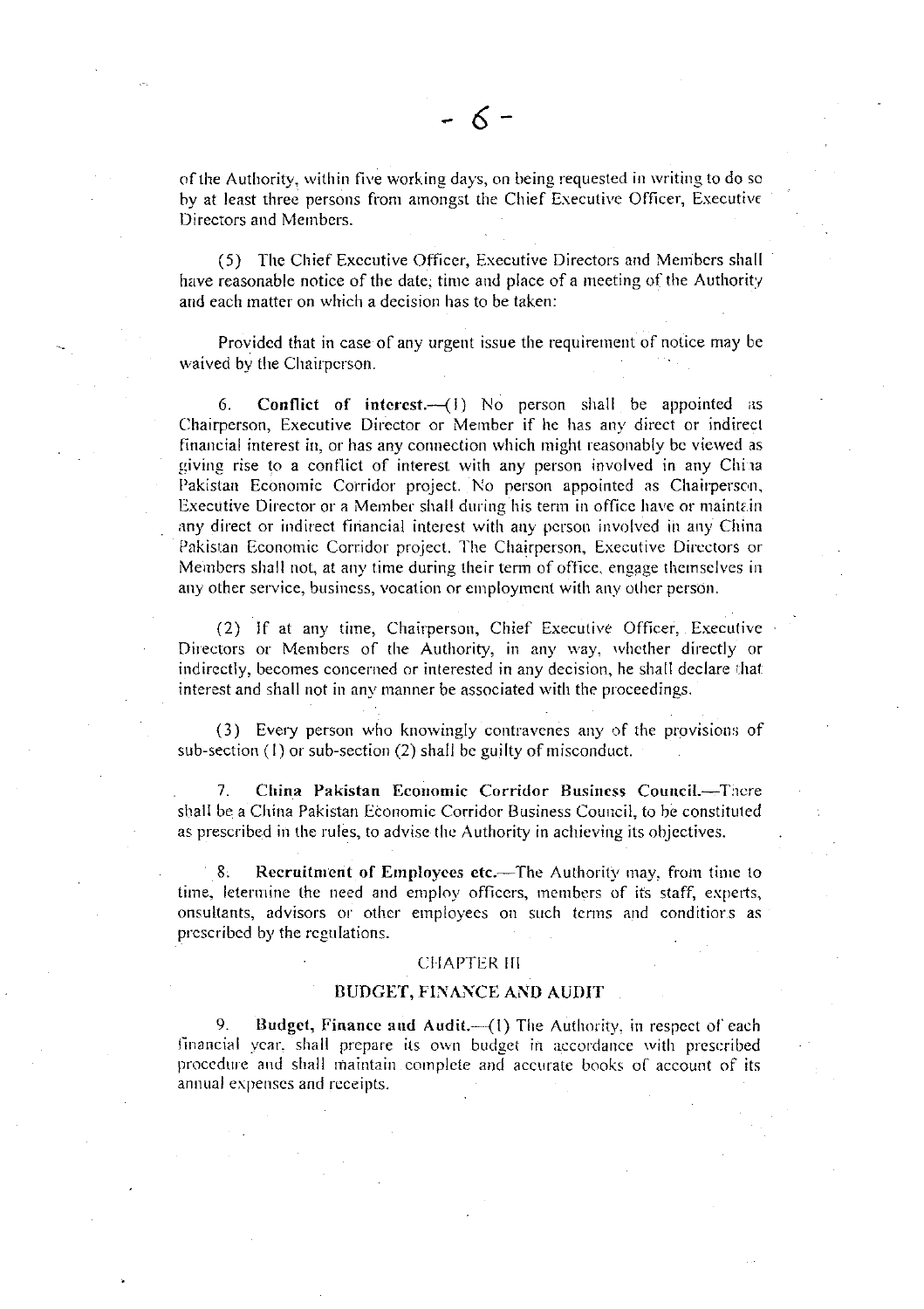(2) The budget prepared by the Authority shall be reviewed by the Budget Committee consisting of three members to be nominated by the Authority from amongst the Executive Directors and Members. The Budget Committee shall ensure that the Authority complies with all requirements of this Ordinance, the rules and the regulations pertaining to such budget.

 $7-$ 

(3) All investments made by the Authority shall be with the approval of the Budget Committee.

(4) The accounts of the Authority shall be audited annually by the Auditor-General of Pakistan.

(5) The Chief Executive Officer shall be the Principal Accounting Officer of the Authority.

10. China Pakistan Economic Corridor Fund.-(1) There shall be a fund, known as the China Pakistan Economic Corridor Fund, which shall vest in the Authority and shall be utilized by the Authority to meet all expenses and charges properly incurred in connection with carrying out the purposes of this Ordinance.

(2) Subject to the rules and instructions issued by the Federal Government from time to time, the China Pakistan Economic Corridor Fund shall consist of -

- grants obtained by the Authority;  $(a)$
- proceeds of any investments made by the Authority in utilizing any  $(b)$ amount of the fund which is not required for immediate use;
- loans obtained by the Authority with the approval of the Budget  $(c)$ Committee; and
- any funds allocated to the Authority with the approval of the  $(d)$ Federal Government.

11. Bank Accounts.-The Authority may open and maintain bank accounts at uch scheduled banks as may be prescribed by the rules.

#### **CHAPTER IV**

#### **MISCELLANEOUS**

12. Immunity.—Except as expressly provided in this Ordinance, no suit prosecution or other legal proceedings shall lie against the Authority, the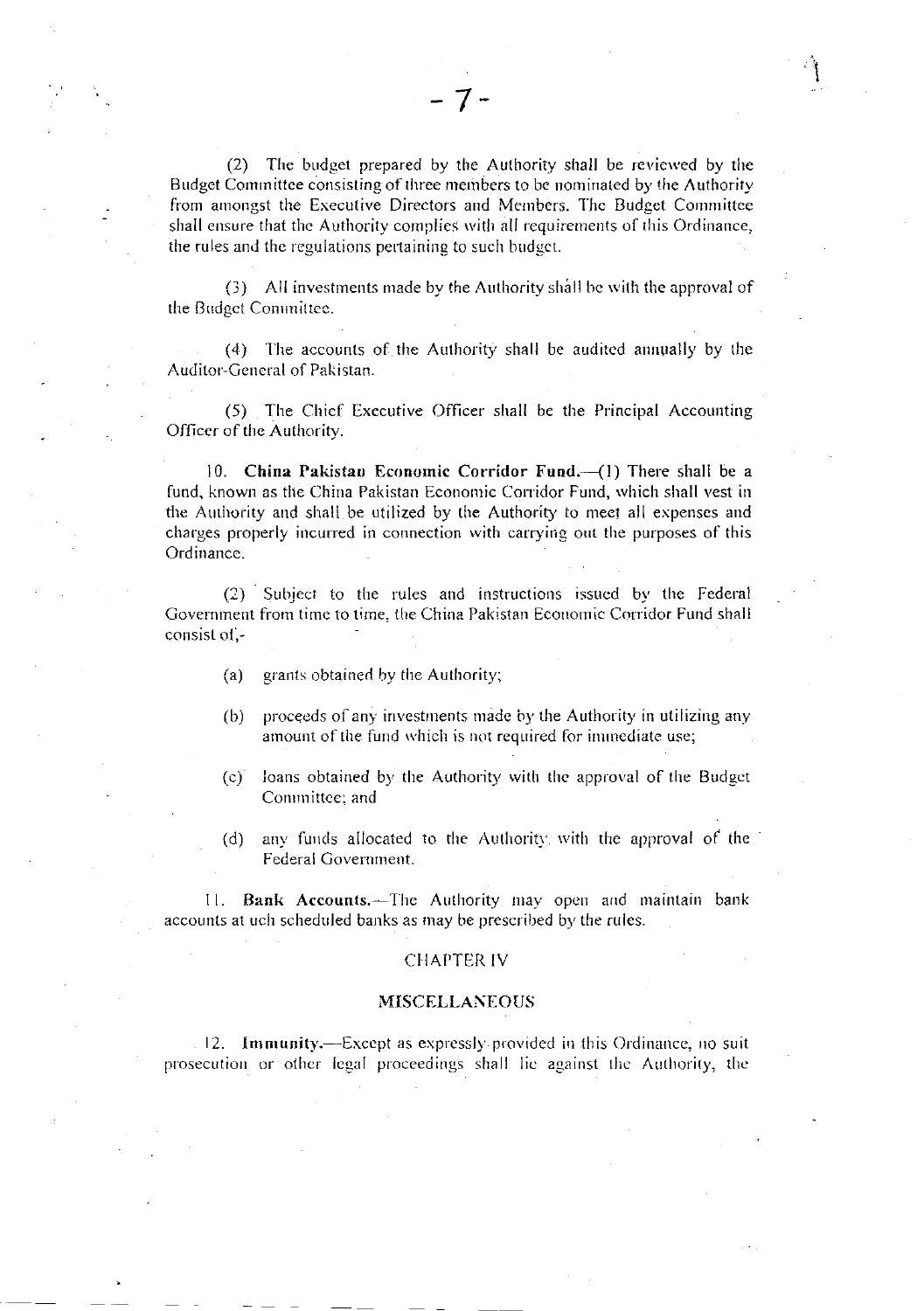Chairperson, Chief Executive Officer, Executive Director, any Member, officer, member of staff, other employee, expert, consultant or advisor of the Authority in respect of anything done or intended to be done in good faith under this Ordinance, the rules or the regulations.

13. Chairperson, etc., not to be civil servants.—The Chairperson, Executive Directors, Members, officers, members of staff or other employees of the Authority or experts, consultants or advisors employed, or as the case may be, hired or engaged by the Authority shall be governed by the terms and conditions of their appointment and shall not be decimed to be civil servants within the meaning of the Civil Servants Act 1973 (Act LXXI of 1973):

Provided that if a civil servant is appointed on deputation, he shall be governed by the Civil Servants Act 1973 and the rules made thereunder.

14. Chairperson, etc., to be public servants.-The Chairperson, Executive Directors, Members, officers, members of staff or other employees of the Authority or experts, consultants or advisors employed, or as the case may be, hired or engaged by the Authority shall, when acting or purporting to act in pursuance of any of the provisions of this Ordinance or the rules or the regulations, be deemed to be public servants within the meaning of sction 21 of the Pakistan Penal Code (Act XLV of 1860).

15. Winding up of the Authority.—No provision of any law relating to the winding up of bodies corporate shall apply to the Authority:

Provided that the Federal Government may decide to windup the Authority and transfer of its assets and liabilities to the concern Division under the Rule of Business 1973 or to any other entity.

16. Annual Report.-The Authority shall, within three months of the end of a financial vear, submit to the Prime Minister an annual report, which shall consist of the accounts and audit reports of the Authority, a comprehensive statement of the work and activities of the Authority during the preceding financial year and its proposed activities and such other matters as may be prescribed in the rules or as the Authority may consider appropriate.

17. Power to call for information. -- The Authority may call for any pertinent information required by it for carrying out the purposes of this Ordinance from any person involved, directly or indirectly, in any China Pakistan Economic Corridor related activity or any matter incidental or consequential thereto. Any person called upon to provide such information shall do so within the period prescribed by the Authority and his failure so to do shall be punishable by the imposition of such penalty as may be prescribed by the rules.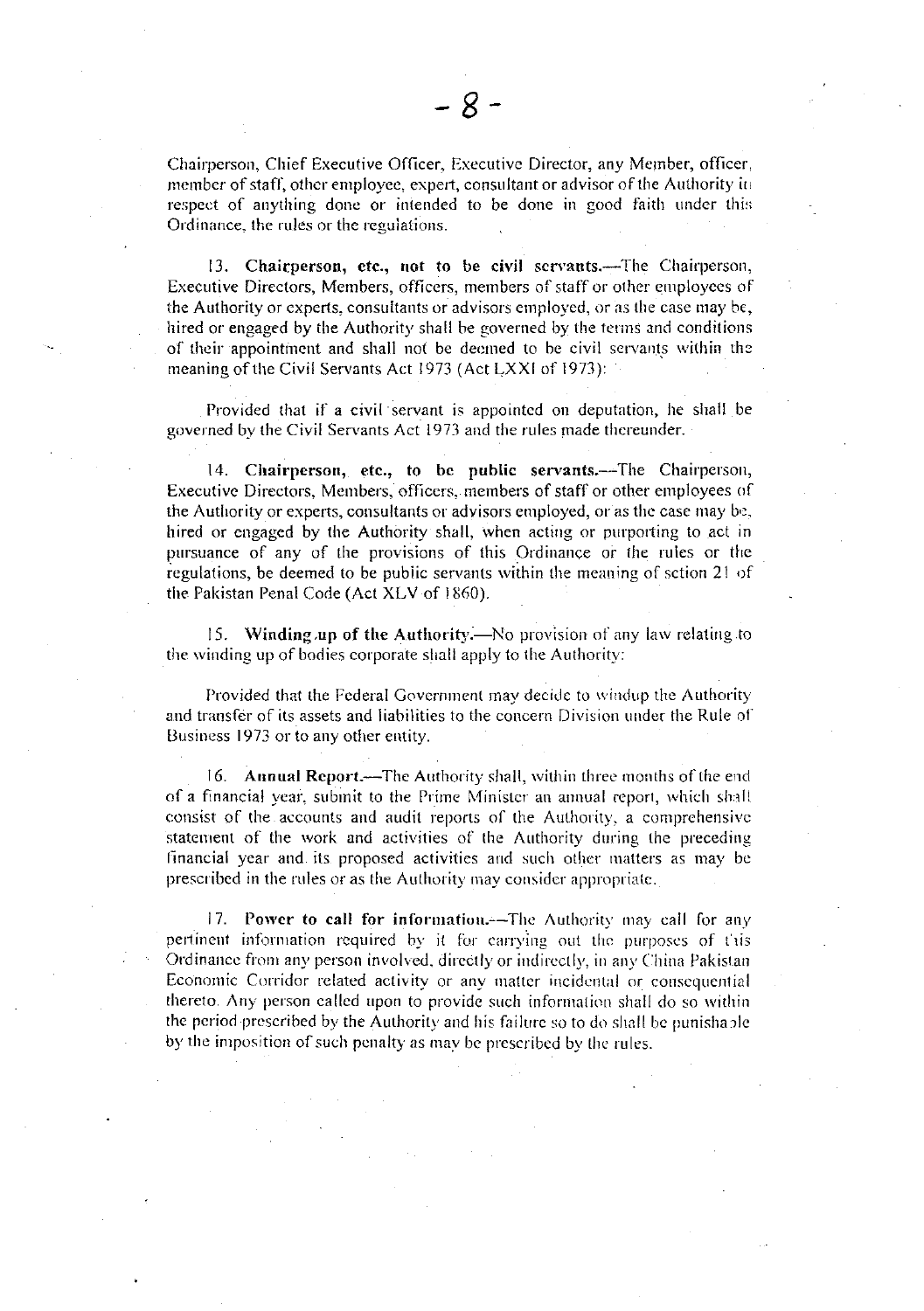18. Confidential information. $({}^{\prime})$  Except as provided under the regulations, no person shall communicate, or allow to be communicated, any record or information obtained pursuant to this Ordinance, to a person not legally entitled to that rccord or information or allow any pcrson not legally entitled to that record or inforrnation to have access to any record obtained under this Ordinance.

(2) A person who knowingly receives any record or information obtained under this Ordinance shall hold such record or inforrnation subject to the same restrictions under sub-section  $(1)$  as apply to the person from whom such record or information were received.

19. Delegation of Powers.—The Authority may, by general or special order, delegate to Chief Executive Officer, Executive Director, Member or any officer of the Authority any of its powers, duties or functions under this Ordinance subject to such conditions as it may think fit to impose.

20. Power to make Rules.—The Prime Minister may, by notification in official Gazette, make rules, not inconsistent with the provisions of this Ordinance. for carrying out the purposes of this Ordinance.

21. Power to make Regulations.—The Authority, with the approval of the Prime Minister may, by notification in the official Gazette, make regulations, not inconsistent with the provisions of this Ordinance or the rules, for the purpose of carrying out of its functions.

22. Ordinance to override other laws.—The provisions of this Ordinance shall have effect notwithstanding anything to the contrary containd in any other law, rule or regulation, for the time being in force, and any such law, rule or regulation shall, to the extent of any inconsistency, cease to have any effect on the commencement of this Ordinance.

23. The removal of difficulties.-In case of any difficulties in implementation of the provisions of this Ordinance or the rules made thereunder, the Prime Minister may pass an order, within one year of establishment of Authority, to remove such difficulties.